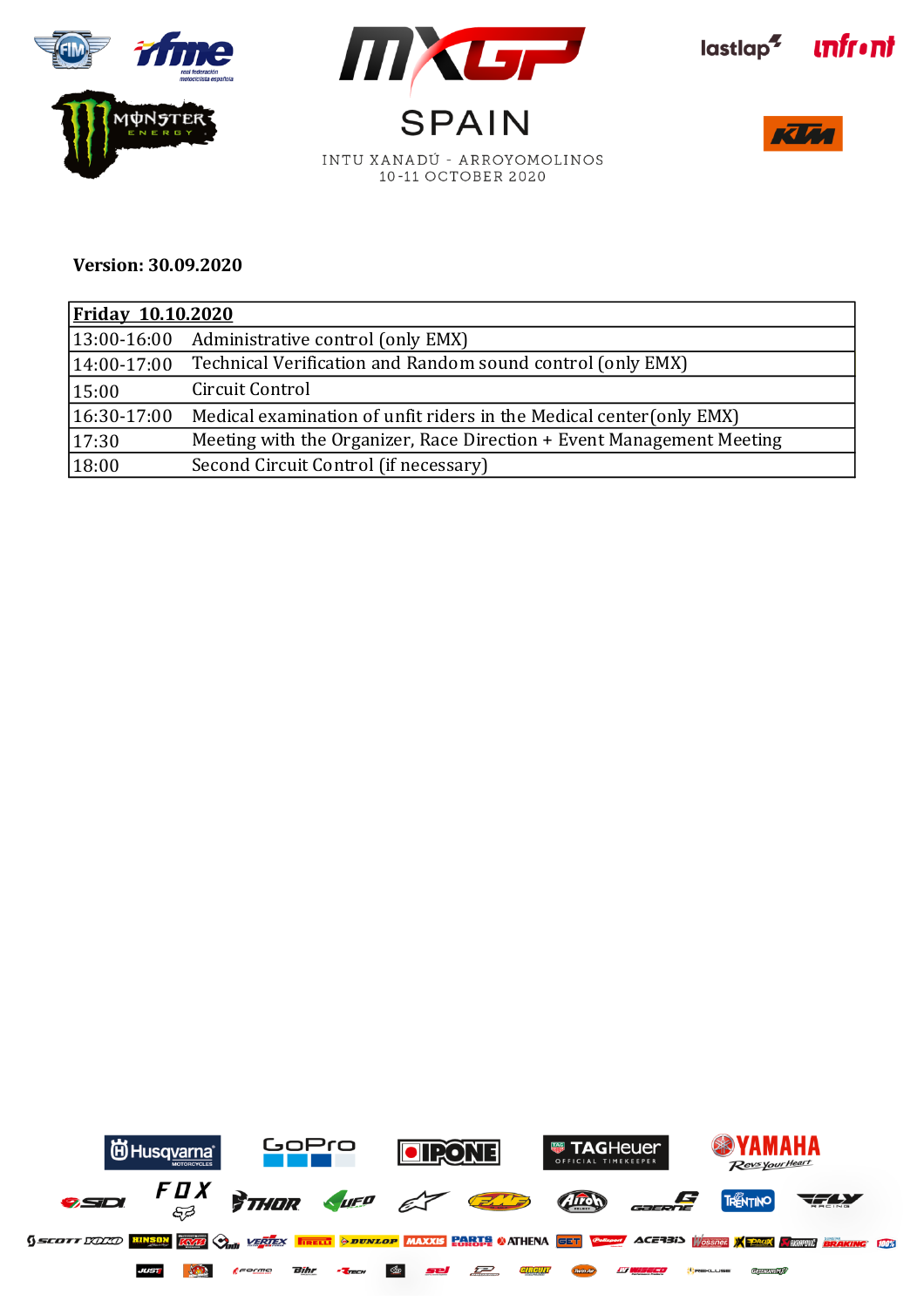







**RTE** 

## **Version: 30.09.2020**

|             | Saturday 11.10.2020 |                                                                           |                                            |  |  |  |
|-------------|---------------------|---------------------------------------------------------------------------|--------------------------------------------|--|--|--|
| 09:20       |                     | Start gate demonstration                                                  |                                            |  |  |  |
| 09:30       | <b>EMX125</b>       | Free practice                                                             | 20 mins                                    |  |  |  |
| 10:00       | <b>EMX250</b>       | Free practice                                                             | 20 mins                                    |  |  |  |
| 11:10       | <b>EMX125</b>       | Qualifying practice                                                       | 25 mins                                    |  |  |  |
|             |                     | Start test session                                                        | 5 mins                                     |  |  |  |
| 11:45       | <b>EMX250</b>       | Qualifying practice                                                       | 25 mins                                    |  |  |  |
|             |                     | Start test session                                                        | 5 mins                                     |  |  |  |
|             |                     |                                                                           |                                            |  |  |  |
| 13:00       | <b>EMX125</b>       |                                                                           | Motorcycles in waiting zone - sighting lap |  |  |  |
| 13:10       |                     | Race 1                                                                    | $25 \text{ mins} + 2 \text{ laps}$         |  |  |  |
| 13:50       | <b>EMX250</b>       | Motorcycles in waiting zone - sighting lap                                |                                            |  |  |  |
| 14:00       |                     | Race 1                                                                    | $25 \text{ mins} + 2 \text{ laps}$         |  |  |  |
| 15:00       | <b>EMX125</b>       | Motorcycles in waiting zone - sighting lap                                |                                            |  |  |  |
| 15:10       |                     | Race 2                                                                    | $25 \text{ mins} + 2 \text{ laps}$         |  |  |  |
| 15:55       | <b>EMX250</b>       | Motorcycles in waiting zone - sighting lap                                |                                            |  |  |  |
| 16:05       |                     | Race 2                                                                    | $25 \text{ mins} + 2 \text{ laps}$         |  |  |  |
|             |                     |                                                                           |                                            |  |  |  |
|             |                     | Onboard Camera                                                            |                                            |  |  |  |
|             |                     |                                                                           |                                            |  |  |  |
| 12:00-14:00 |                     | Administrative control (only MXGP/MX2)                                    |                                            |  |  |  |
| 13:00-17:00 |                     | Technical Verification and Random sound control (only MXGP/MX2)           |                                            |  |  |  |
| 16:45-17:15 |                     | Medical examination of unfit riders in the Medical center (only MXGP/MX2) |                                            |  |  |  |
| 17:30       |                     | Meeting of the Race Direction / Event Management                          |                                            |  |  |  |